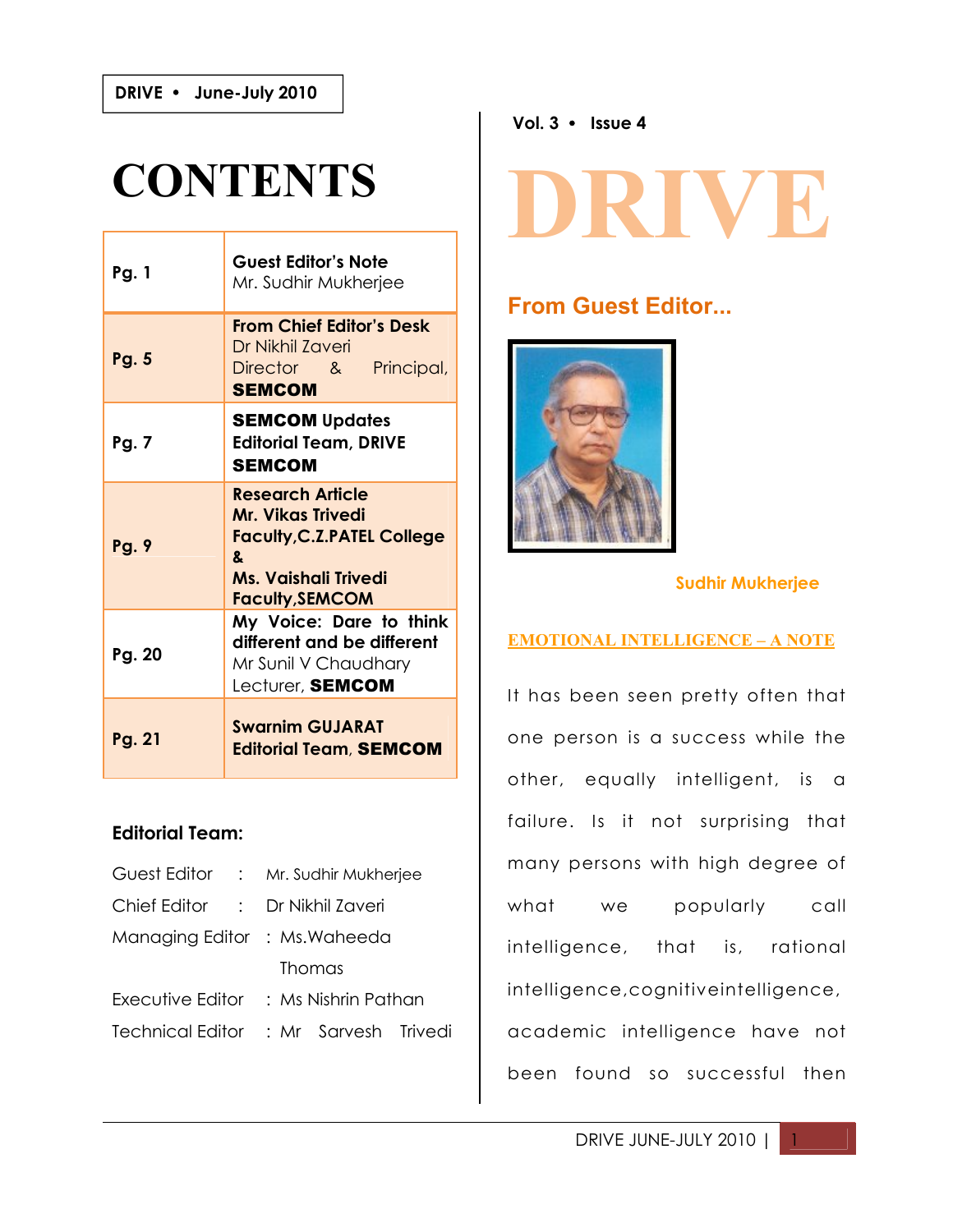careers whereas persons of moderate degree of intelligence have reached the peak? George Washington, Thomas Edition, Napoleon, Mahatma Gandhi, Bill Gates, Indra Nooyi of Pepsi and many graduates of Indian Institute of Management, who get employed on astronomical remuneration, are cases in point. Even a person endowed with brightness, sharpness can stagger chiefly because he fails to control his turbulent impulses. It is so because academic intelligence, rational intelligence, does not always prepare us for the opportunity and the turmoil, the commotion our life faces.

Our newspapers, television, are replete with news where people, the young in particular, go berserk at the slightest provocation. One Vasudev joshi (15) killed his own

aunt he wanted to buy an expensive mobile phone. Jignesh Gehlot (18) kidnapped and tortured a five-year old girl with cigarette burns and killed her. Seventeen year old Roop Mehta drove a pair of scissors into the head of his fifty-one year old maternal aunt after failed sexual assault on her. These may be extreme cases but they do show which way the wind blows. All this is chiefly on account of lack of self control, lack of what we call emotional intelligence. Emotional intelligence affects our success in life.

What we gradually see is that the youth, even many children today prefer to be alone, they are secretive, they sulk a great deal, they feel unloved, they cannot concentrate, they suffer from withdrawal and social problems,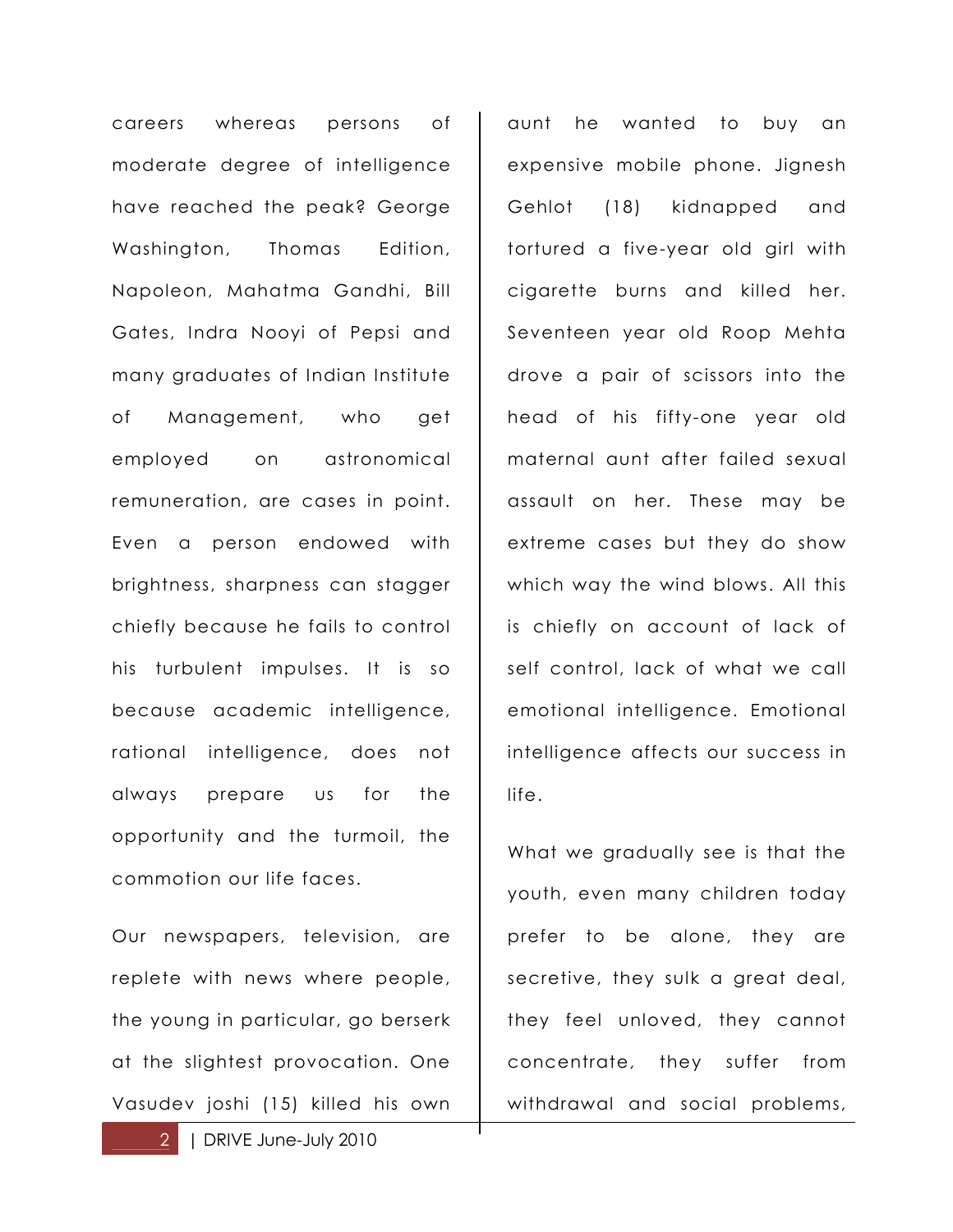anxiety, depression and aggression. All these are indices of dropping level of emotional competence, emotional intelligence. What is Emotional Intelligence (EI)? Emotional intelligence describes a person's ability to understand one's own emotion, self awareness, self control, (reining in emotion), zeal and self motivation, empathy and adeptness in relationships. In very short it is the quality of one's relationships with people, the way one gets along with children, spouse, parents, friends and colleagues, etc. emotional intelligence, as said above, is an important in success and happiness.

Do we get emotional intelligence, emotional skills in genetic lottery? No. it can be cultivated by constant and long-time effort. There are a few suggestions:

- a) Try to be honest with yourself and all whether you are over-reacting to a situation.
- b) Try to be a patient listener even if you do not like what you are listening.
- c) Try to look at things from the viewpoint of the other person even if you feel negative about him.
- d) Try to control your temper because when you lose temper you lose control.
- e) Postpone taking decision until you are calm. Otherwise bad feeling may overpower, subjugated the good.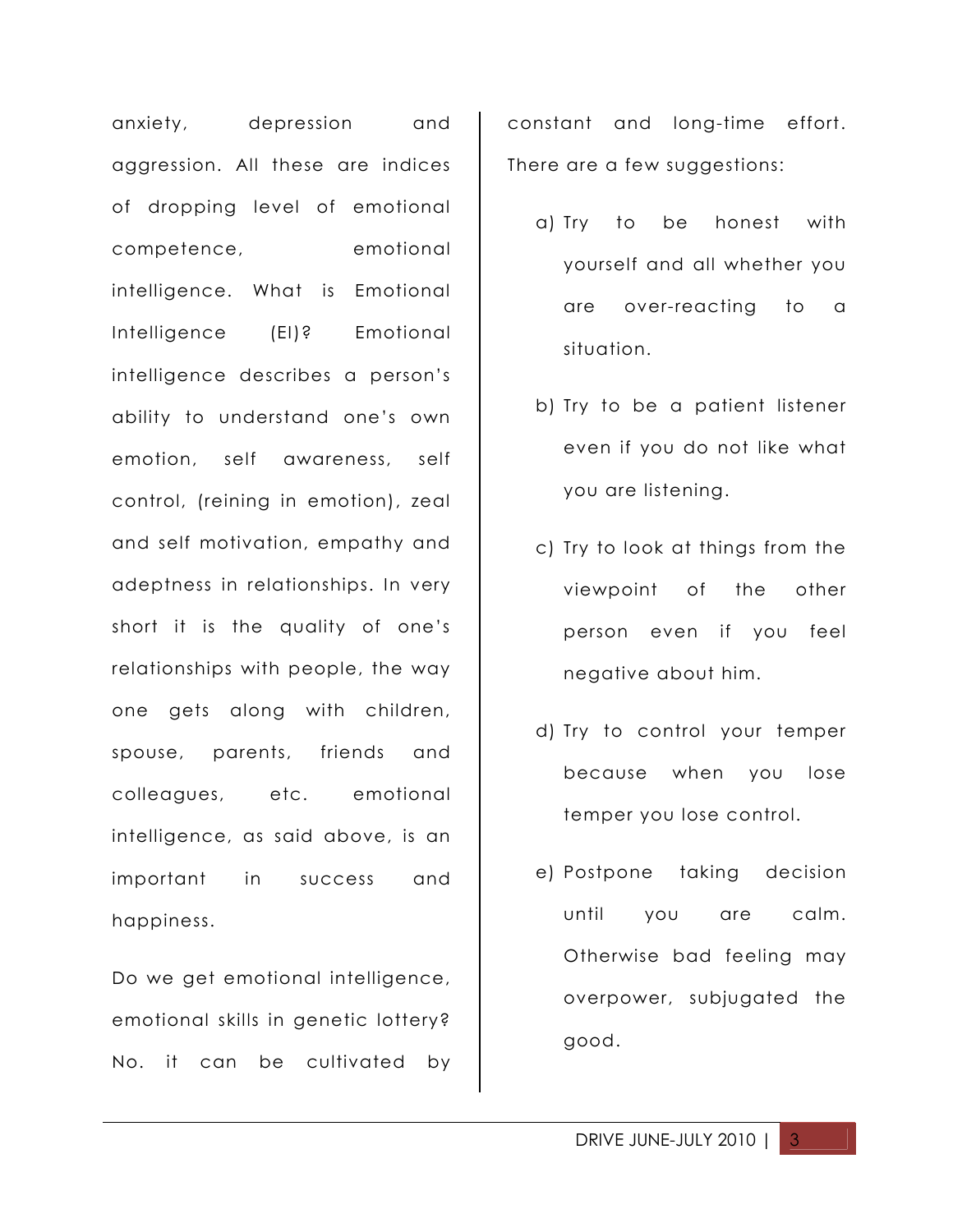f) Do not try to escape your feeling. Be honest to admit if you are afraid, angry or confused.

#### A WORD ABOUT PARENTING

It would be worthwhile to know that wise parenting, diligent parenting sets the stage for harmonious development of the child's emotional development, emotional intelligence. What is parenting? Let us see how Osibhati Narayan Biswal looks at it:

P = Patience, Perseverance;

A= Affection;

R = Resourcefulness, Reasonableness;

E = Effective communication;

N = Nurturing;

 $T = Tact$ 

 $I =$  Insight;

N = Naturalness;

G = Guidance for complete growth.

Parenting is a different, demanding, fulltime job which calls for constant alertness. Parents, particularly the mother, should try to be with the child as much as possible and participate in his/her various activities. They should share the child's dreams. They should consider themselves the child's custodian, guardian and not his owner and be friendly with him. They should avoid being too strict, dictatorial task master and avoid excessive criticism, humiliating comments. Of course, they should take corrective measures when needed. Parents/elders should shun drilling with the child's head to excel. Examples of average students blooming after they have finished academic learning abound. That the child learns by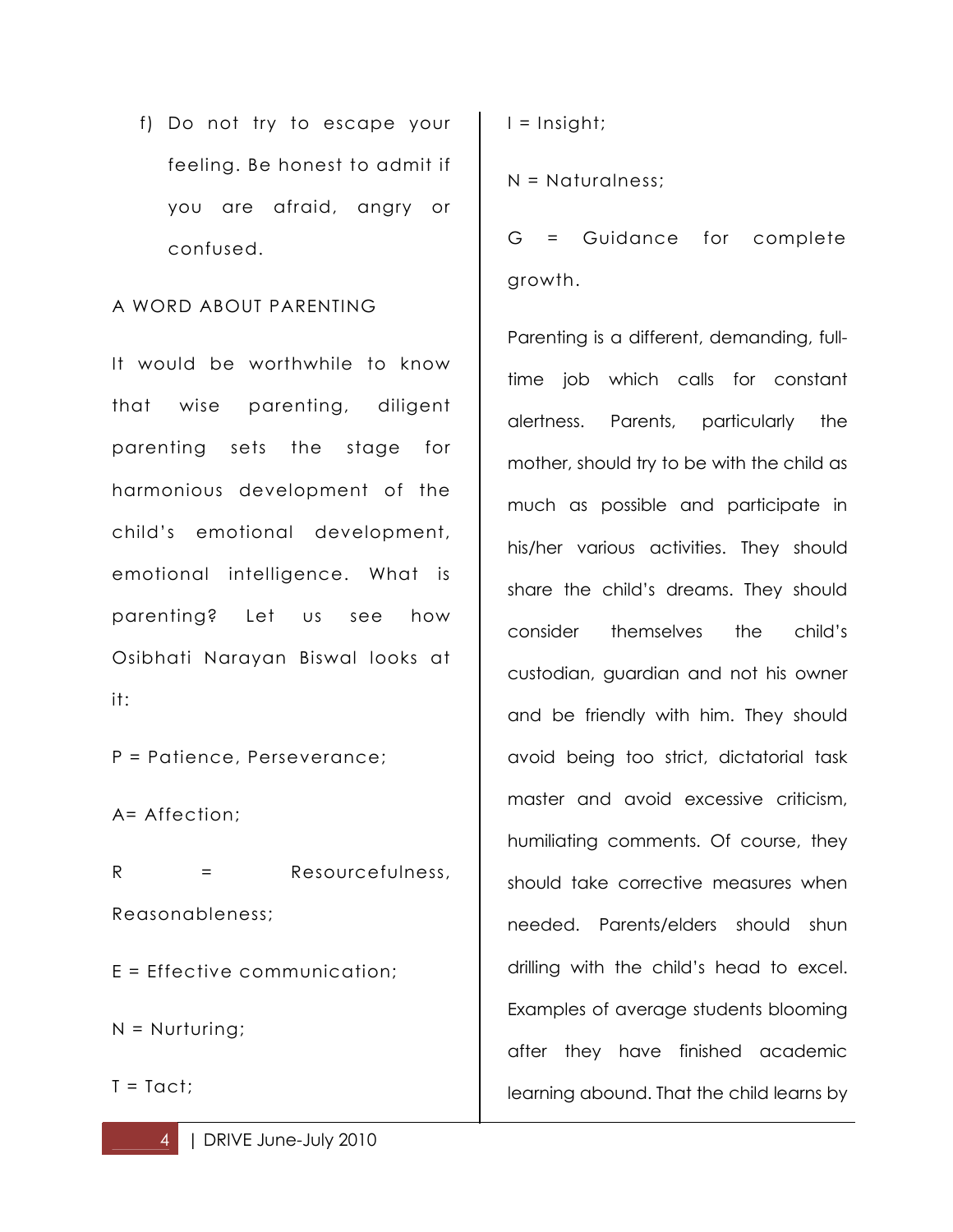imitation and therefore parents should set good example need not be overemphasized.

#### **Mr. Sudhir Mukherjee**

### **Using Drama Techniques in Management Studies**

'Management Studies' is a highly attentive term in the recent educational scenario, acquiring excellence in which requires up to date academic planning and multidimensional teaching methods. The academicians have different opinions to deal with the pedagogical concerns of the field. With the passing of time, stalwarts of the field have come out with variety of ideas to define its structure, and the process still continues. Being an applied canon, its orchestration includes every possible method which can simplify effectively the teaching – learning process. One of the most impressive of such corporate and non-corporate methods is using dramatic techniques for academic purpose.

The theory of drama has a pre historic background, a theory that has affected the intellectual and emotional aspects of human civilization for thousands of years. Drama, as a unique art form, is not confined to stage activity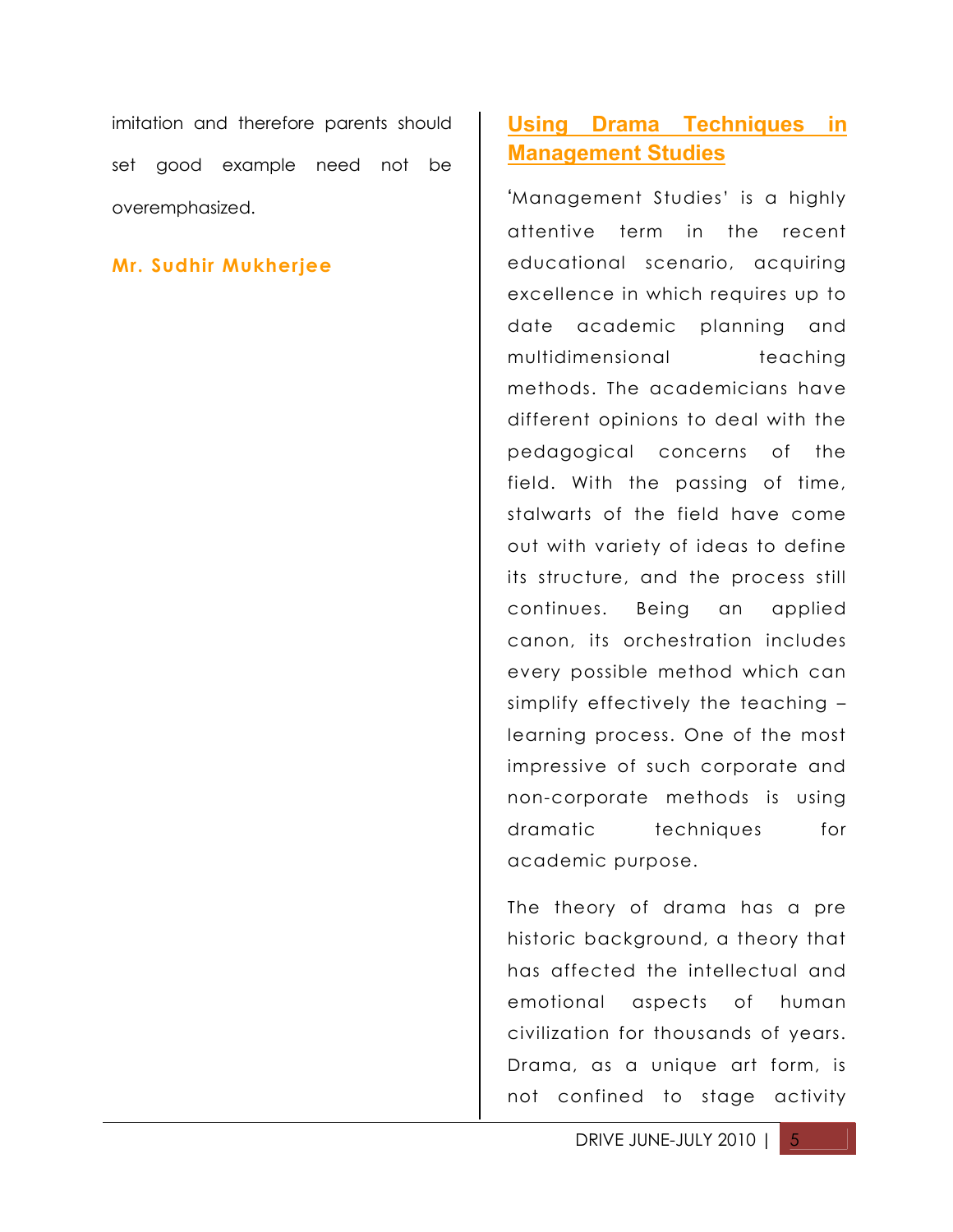only; it has a vast relation with every aspect of human life too, and the field of education is not an exception. And that particular implication inspires us to use it for better educational activity.

To me, the bonding of 'Drama Techniques' and 'Management Studies' can result into tremendous output. The style of presentation, behavioural patterns, enchanting as per the roles given, need of proper voice modulations, improvisation of thoughts, quick moves, exclusive body language, situational behaviour and many other drama techniques can be useful for the students of 'Management Studies' to enhance their managerial qualities. In a play, an actor has to personify whatever is intended in a script, he also has to apply his own creativity to ensure the desired performance. In the field of management too, a person has to live up to either the proven ideologies or the extempore improvisations for better results. There are some circumstances, which have no traditional

solutions and which have to be handled with non-traditional creative remedies, and this is fact in both the fields. Thus, creativity is the link between the two. The experiment of 'Bhāva Language' in the corporate world is the latest phenomenon, which allows the language to be used in the most impressive manner in corporate structure. And this unique use of language can better be conceived through proper theatre learning.

Thus, the duo, if put together, can enable the students do their things exclusively. If it is practiced in the right spirit in management classrooms, one can dream of well prepared, enthusiastic and creative future management generation.

**Dr. Nikhil Zaveri**

**DIRECTOR & PRINCIPAL,**

#### **SEMCOM**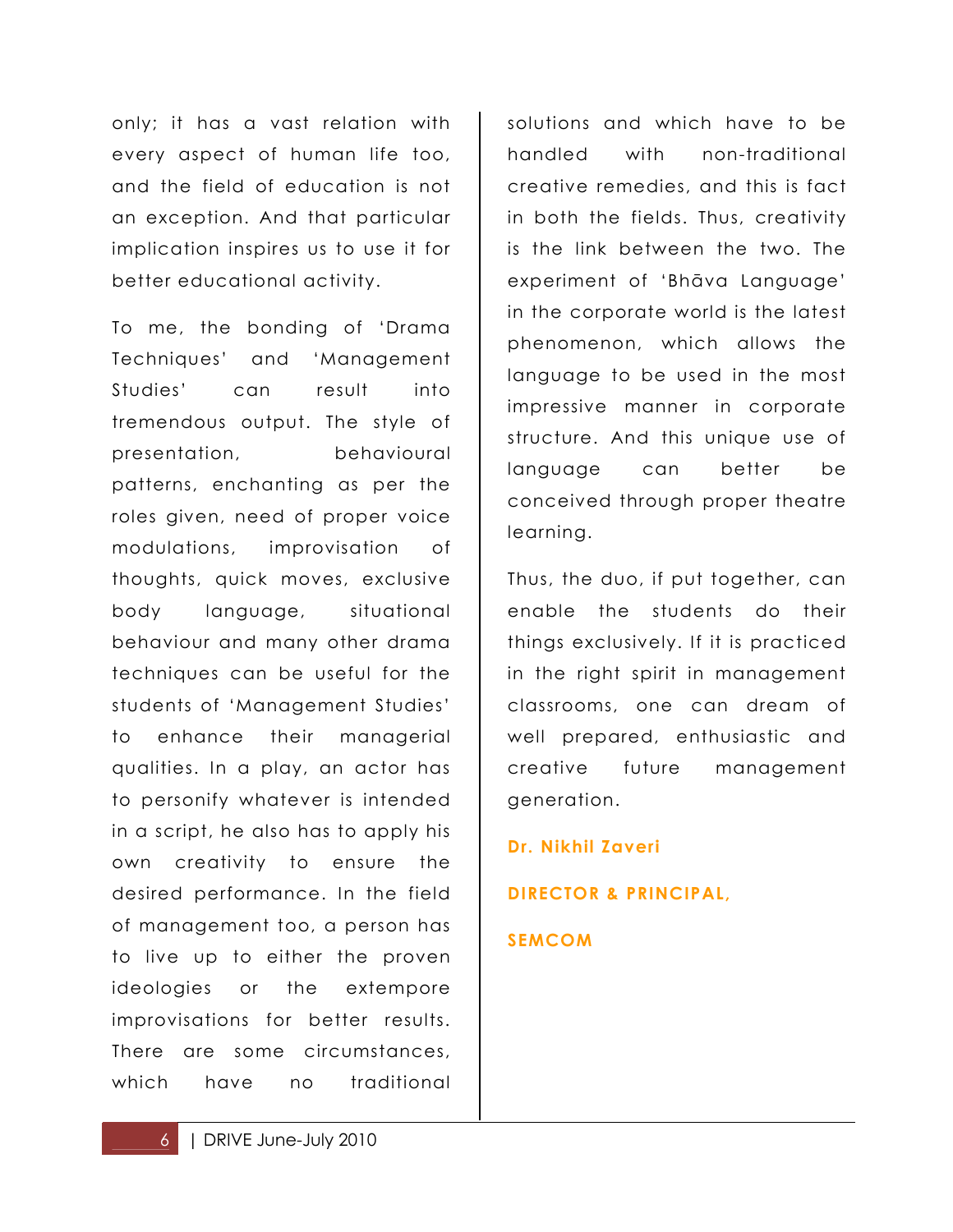#### **Semcom Updates**

#### **ORIENTATION PROGRAMME FOR FACULTY AT ACADEMIC STAFF COLLEGE**

A one month Orientation Programme was held for the Lecturers at the UGC sponsored Academic Staff College, Vallabh Vidhyanagar and 22 lecturers took part. It was conducted from 24th May 2010 to 20th June 2010. The Orientation Programme had many sessions taken by experts from various fields. It was an eye opener and very enlightening. It brought home the fact that learning is a continuing process and there is much to be learnt. When one fails to learn and update oneself, one is on the verge of becoming obsolete in this ever evolving and fast growing and changing world. It gave an invaluable opportunity to the lecturers to reinvent themselves and equip themselves to be a better teacher, guide and counselor. It redefined the role and meaning of a teacher. It made clear the great paradigm shift in the learning-teaching process and this shift has made the learning-teaching process more meaningful, relevant and purposeful.

#### **ORIENTATION PROGRAMME FOR FIRST YEAR STUDENTS AT SEMCOM**

The word 'first' has great significance and importance. It gives one mixed feelings – feelings

of apprehensions and curiosity. It is applicable to students who enter the threshold of a life of independence, namely the life in a college, embarking them on a journey of learning, research and exploration. It brings them to an entirely new world of new things. Here they are to rediscover and reinvent themselves and shape themselves accordingly. Though this new world is completely genial and conducive to their growth in all spheres, they still find themselves to be aliens. They need time and space to make themselves a part of a great heritage. With this view an orientation programme was conducted for the first year students from 21st July 2010 to 26th July 2010. Through this programme the students were introduced to the history of the Vallabh Vidhyanagar and the college. They were taken through the history of the college that replete with great achievements and grand accomplishments. They were also introduced to the activities undertaken in the college that give a unique identity to the college in the field of education. Many experts were invited to enlighten the young minds on various aspects of education. The orientation programme culminated with a cultural evening on 26th July 2010 followed by dinner. The cultural evening brought out the hidden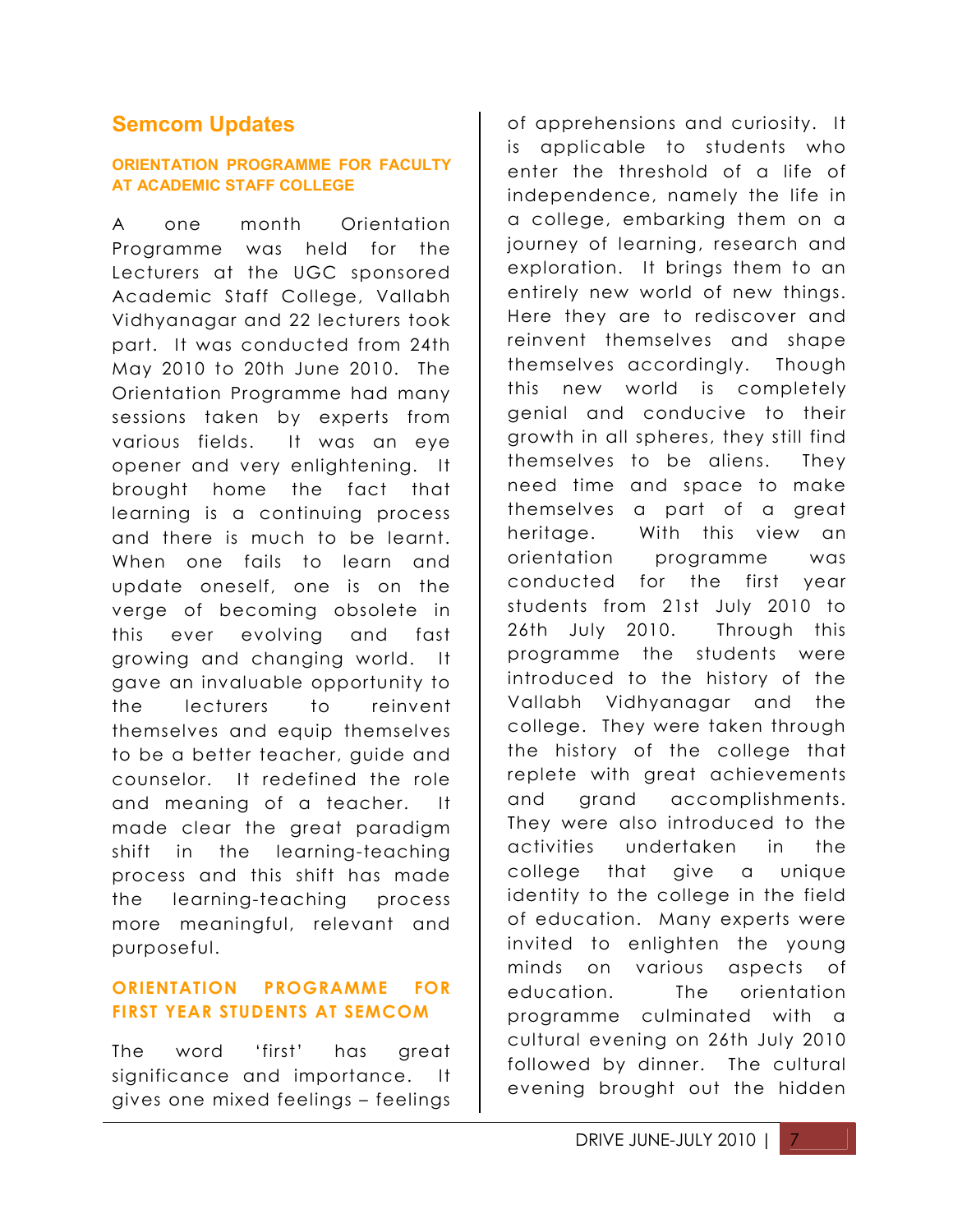talents of the students and assured them of their bright future thereby making them more confident and assertive.

#### **RESULT**

Throughout the academic year 2009 – 2010 no stone was left unturned to help the students prepare for the University Examination. New schemes like the Assignment were introduced to equip the students thereby making the theories and principles more comprehensible. A vigorous effort was put in by the teachers and students to make the academic year a success. The University Examinations were held in March 2010 for which the results were published in May 2010. The college was gladdened by the result and we are happy and proud to say that we obtained nearly 100% result in all the classes.

#### **FINE ARTS COMPETITION**

Fine Arts Competition was organized on 16th and 17th July 2010 and 77 students took part with enthusiasm and zeal. This competition included Poster Making, Collage making, cartooning, On the spot painting, Clay Modelling and Rangoli. Prior to the competition,a Workshop was organized on 10th July 2010 and 88 students attended the same

#### **INTER STREAM FOOTBALL COMPETITION**

Inter Stream Football Competition was conducted from 13th July 2010 to 16th July 2010. BCom emerged as the champions.

#### **CHESS COMPETITION**

Chess competition was conducted from 21st July 2010 to 23rd July 2010. Prerna Shah of SYBCom B and Nishant Gupta of TYBCom B were the champions.

#### **MANAGEMENT SKIT WORKSHOP**

A novel idea introduced by SEMCOM is Management Skit Competition. This competition is based on principles and theories of management and the crises faced by companies and how these crises can be overcome. In order to sharpen the perception of the students regarding the problems faced by the companies and how they are resolved, a Workshop was organized on 19th July 2010 at Students' Hall which was attended by 150 students. Mr. Dipan Bhatt was the resource person of the workshop.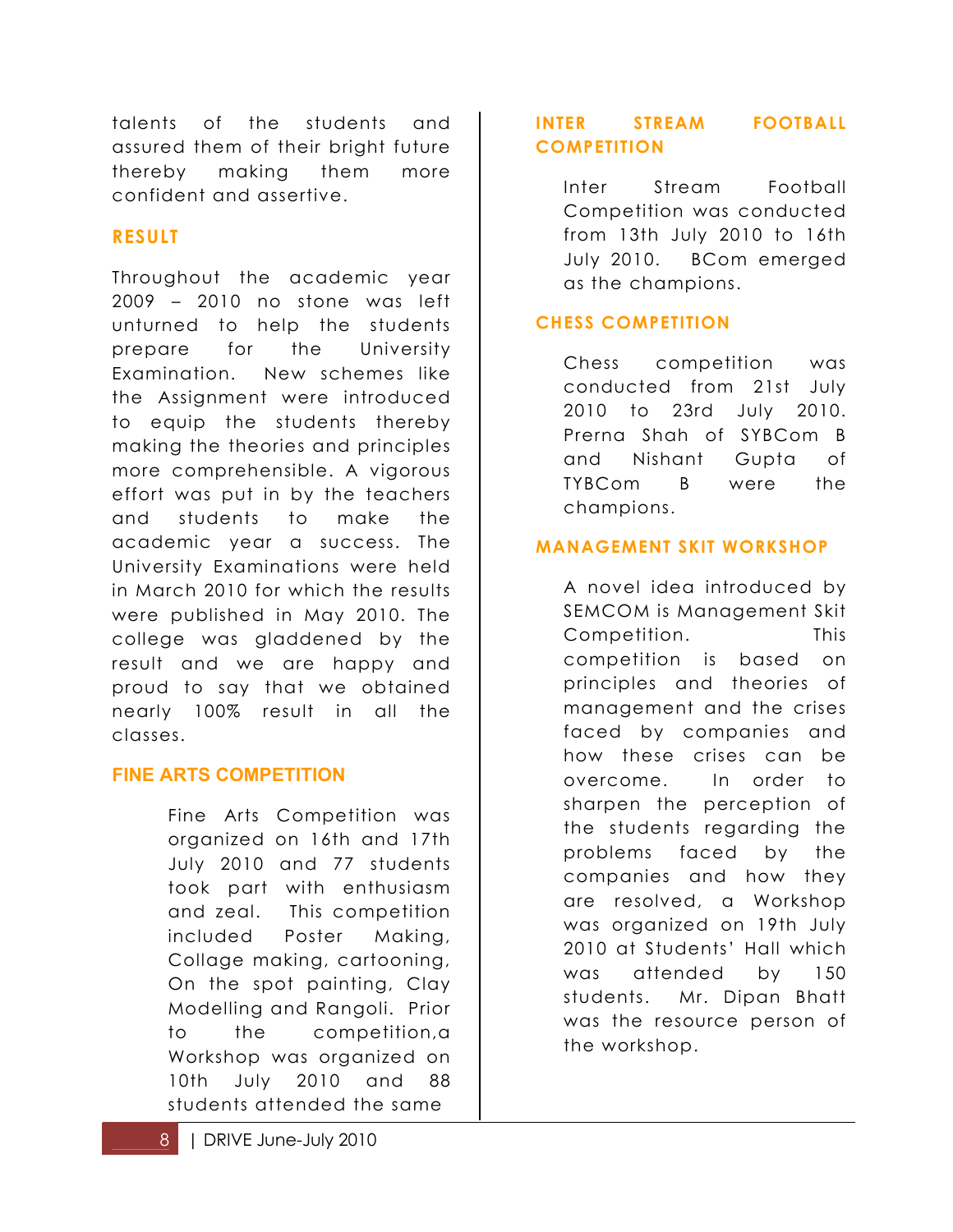#### **Abstract**

"**Customer Relationship Management in Indian Banking Industry: A Strategy For Competitve Advantage"**

The service sector today has come a long way from the service providers' monopoly to customer's sovereignity . The cut throat competition and versatility has made the customers more choice based and product oriented .Today's customers are smarter, more demanding , less forgiving and alot to choose from. Hence the role of Customer Relationship Management assumes paramount importance. CRM aims to enhance the effectiveness and performance of the businesses by improving the customer satisfaction and loyalty.

| Customer                    | Relationship |  |  |  |
|-----------------------------|--------------|--|--|--|
| Management is a strategy to |              |  |  |  |

integrate and coordinate all customer facing processes, channels, and interactions to improve sales, profitability, and customer satisfaction. CRM systems are particularly relevant to Financial Services companies, allowing much of the management of the customer relationship to be automated with the objective of maximizing the profitability of individual customer relationships whilst minimizing the cost of managing those relationships.

'Survival of The Fittest' is the success mantra of 21st Century. Like other service industries banking is witnessing rapid changes and facing severe competition , Service Excellence is a critical strategy for the survival , profitability and growth of the banks. The study intends to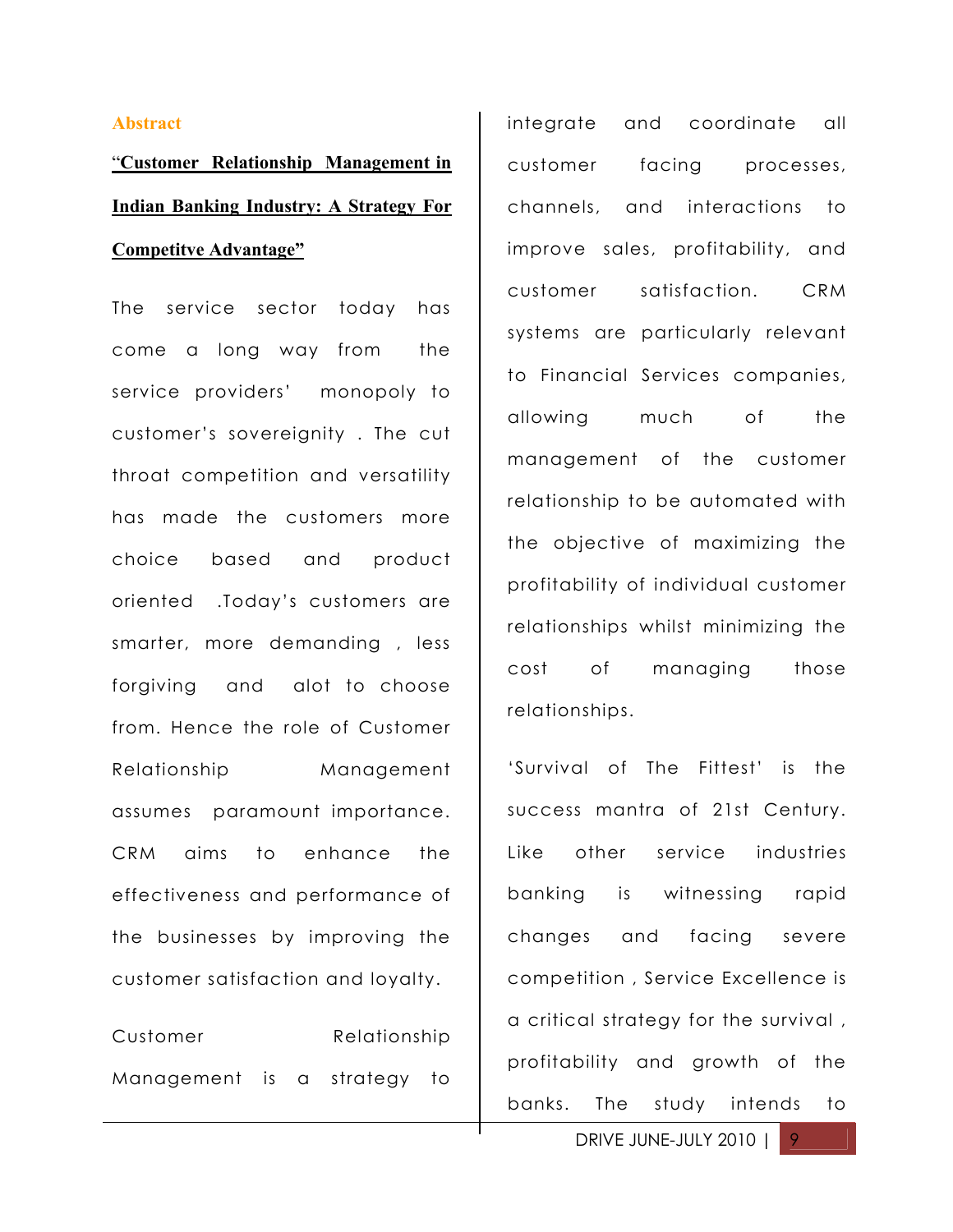highlight the role of Customer Relationship Management strategy for achieving competitive advantage in the banking industry.

#### **Introduction**

*"A Customer is the most important visitor on our premises.*

*He is not dependent on us, we are dependent on him,*

*He is not an interruption on our work, he is the purpose of it,*

*He is not an outsider in our business, he is a part of it,*

*We are not doing a favour by serving, he is doing us a favour by giving us the opportunity to do so"*

- **Mahatma Gandhi -1890**

The Indian Banking Sector has witnessed dramatic changes since early 1990's.There has been a drastic change from traditional banking approach to a client oriented banking approach. The intensifying competition in the banking industry has made clients more choice based and product oriented. Owing to challenging business environment, banks need to focus on attracting new customers and retaining the existing ones. Client relationship building can go a long way in ensuring customer loyalty coupled with higher profitability. CRM improves the firm's level of service quality considerably.

Concept of CRM

CRM is a simple philosophy that places the customer at the heart of a business organization's processes , activities and culture to improve his satisfaction of service and in turn, maximize the profits for the organization.A successful CRM strategy aims at understanding the needs of the customer and integrating them with the organization's strategy, people and technology and business process.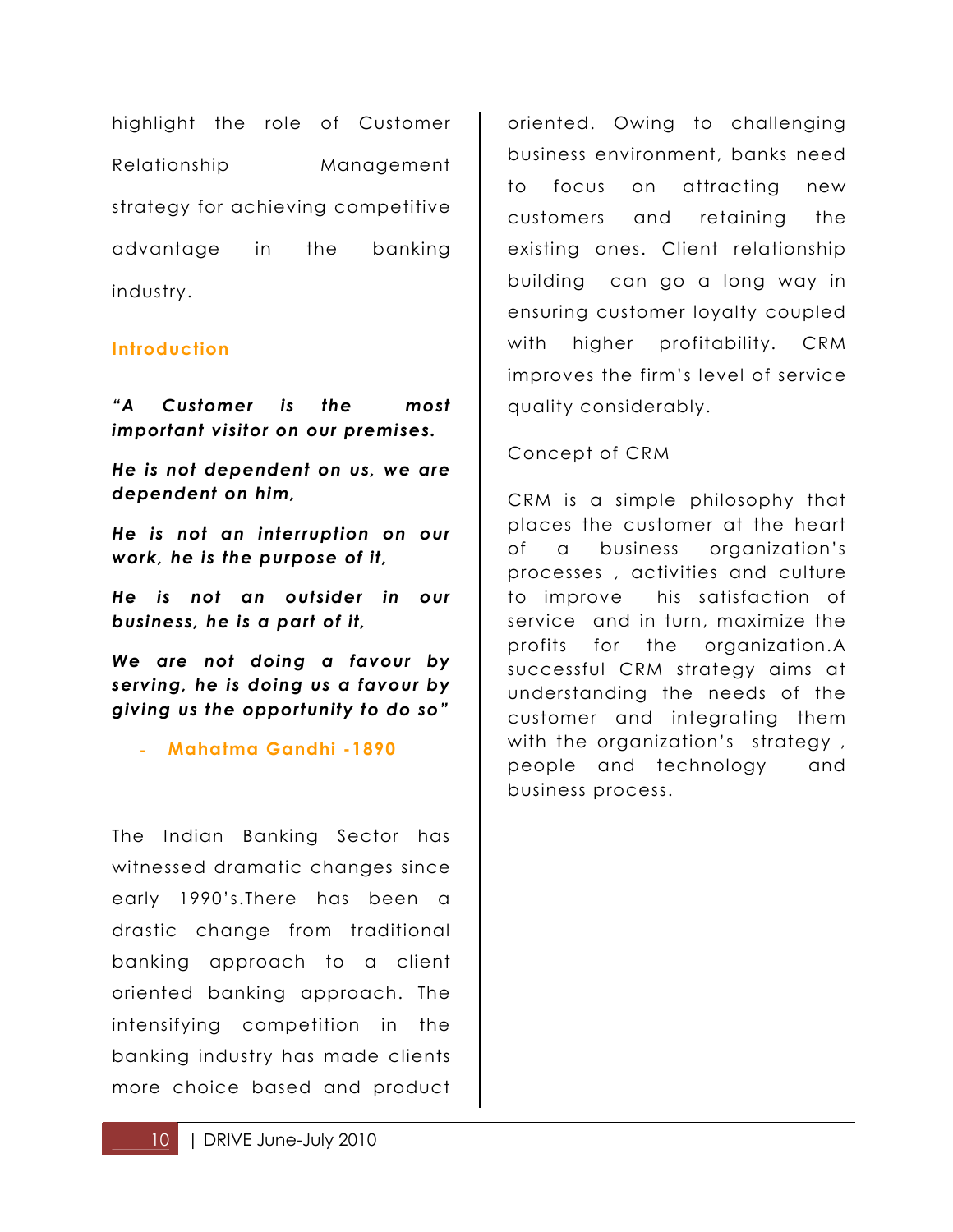

Institutional Memory – When the customer interacts with the company , everyone in the company is aware of prior interactions , outstanding issues and pending opportunities.

 Do it right the first time – Customers needs must be identified and solved during the very first contact.

Interactive forums – Forums must be established for information sharing and educating the customers so as to help them to do business with the company and provide valuable inputs to business processes and operations.

Collaborations – Customer involvement must be secured in the specification , design and delivery of the desired product.

Customer Experience Management – Companies must have road map of 'Touch Points' between them and their customers to enable them to deliver a consistent , high quality experience that provides added value to the customers.

Value Segmentation – Segmentation must be based on customer needs, preferences, behaviours and business potential which provides the basis for resource allocation decisions in various management fields.

Real time information system – Employees of the companies must have real time access to the right information in order to make customer based decisions and resolve issues immediately .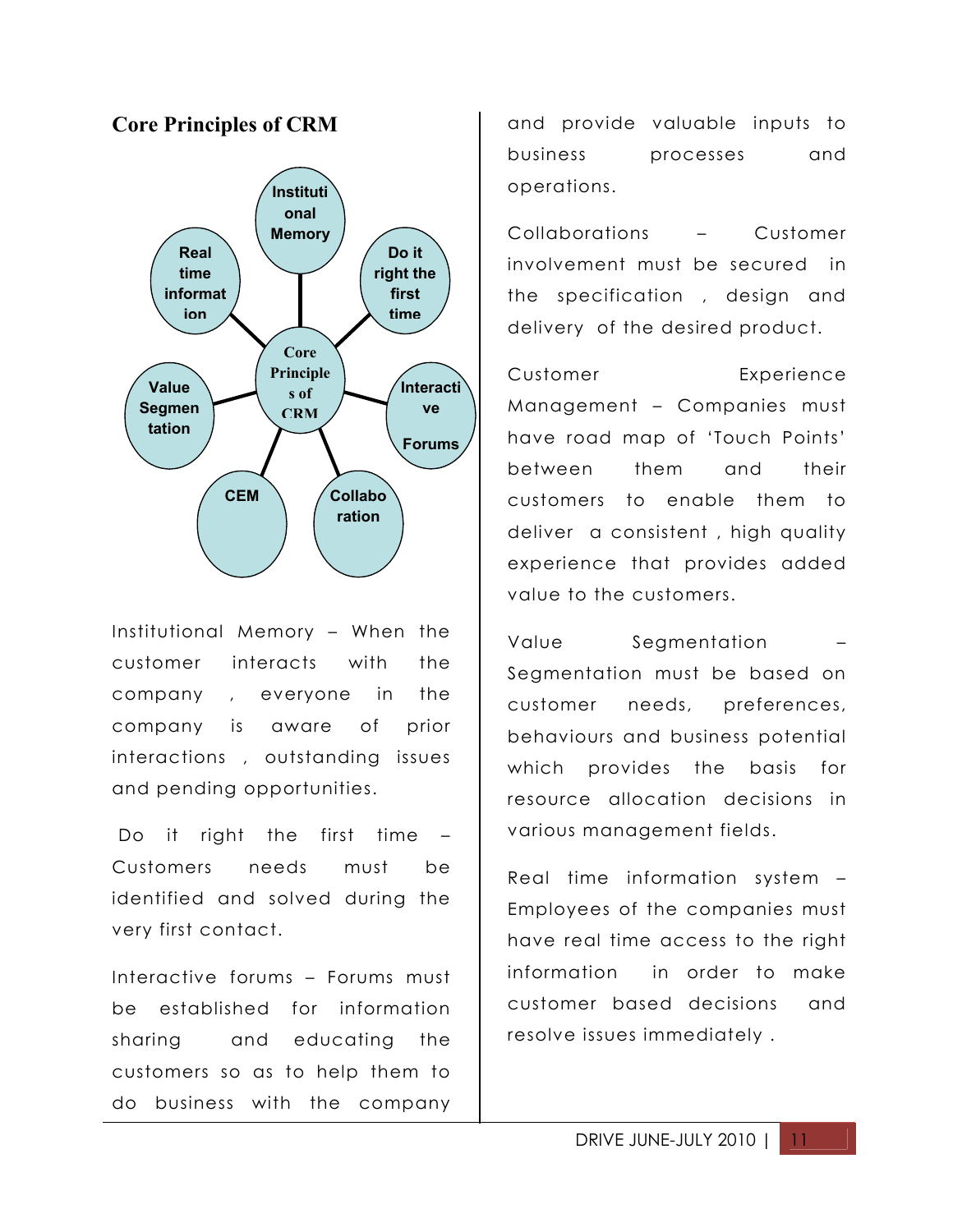#### Benefits of CRM

- 1. Benefits to the Customers
	- Customers feel empowered if they have greater access to the product and services e.g. 24 –hour banking
	- There is a more coordinated and professional approach to customer contact.
	- Targeted product and service offering can be timed to coincide with customer events and life stages . e.g. education loans .
	- With up- to-date customer information , businesses can prepare more personalized services.
- 2. Benefits for Employees
	- Employees have more time to serve customers and fulfil orders.
	- Employees are empowered with the information to deliver high quality service and meet customer expectations.
	- Employees have higher satisfaction ratings
- **3. Benefits for the Bank**
	- There is optimum use of resources.
	- There is improved customer acquisitions , retention and cross selling.
	- Customer satisfaction and loyalty is increased by providing consistent personalized experiences.
	- Managers are empowered with information that can help them manage customer relationships and make better decisions faster.
	- Executives are empowered with information enabling them to capitalize on short windows of opportunity in the market.

#### **Objective of Study**

The study seeks to analyse the current status of CRM practices adopted by various banks in India and its value in the efficient conduct of the business operations.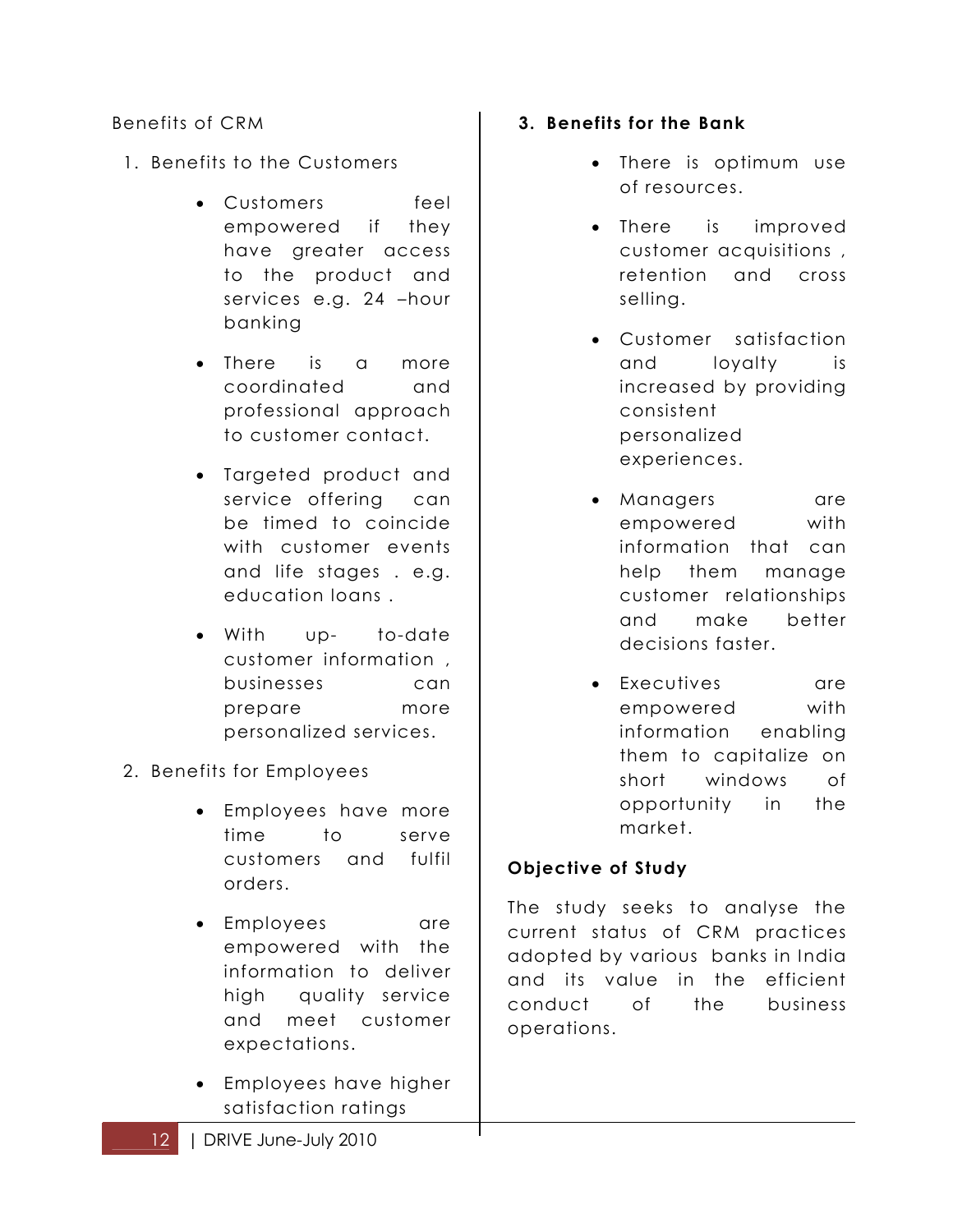#### **Scope of Study**

The study attempts to analyse the current status of CRM practices in various banks on the basis of certain parameters like Products offered, grievance redressal, customer education and transparency and responsiveness.

#### **Research Methodology**

Secondary data has been used to analyse the current status of CRM practices of various category of banks in India. Data from Report of Trend and Progress of banking in India , RBI Bulletin, Annual Reports of BCSBI etc forms the basis of the study.

#### **Data Analysis**

The study is conducted taking into consideration the following parameters:

- Products Offered
- Grievance Redressal
- Customer Education and **Transparency**
- Responsiveness

#### **Products Offered**

So far as products are concerned , along with the traditional services today's banking offers a wide variety of innovative products to its customers like ATM's, Debit/ Credit cards, Internet Banking, Mobile Banking , Tele-Banking and other e - Banking products.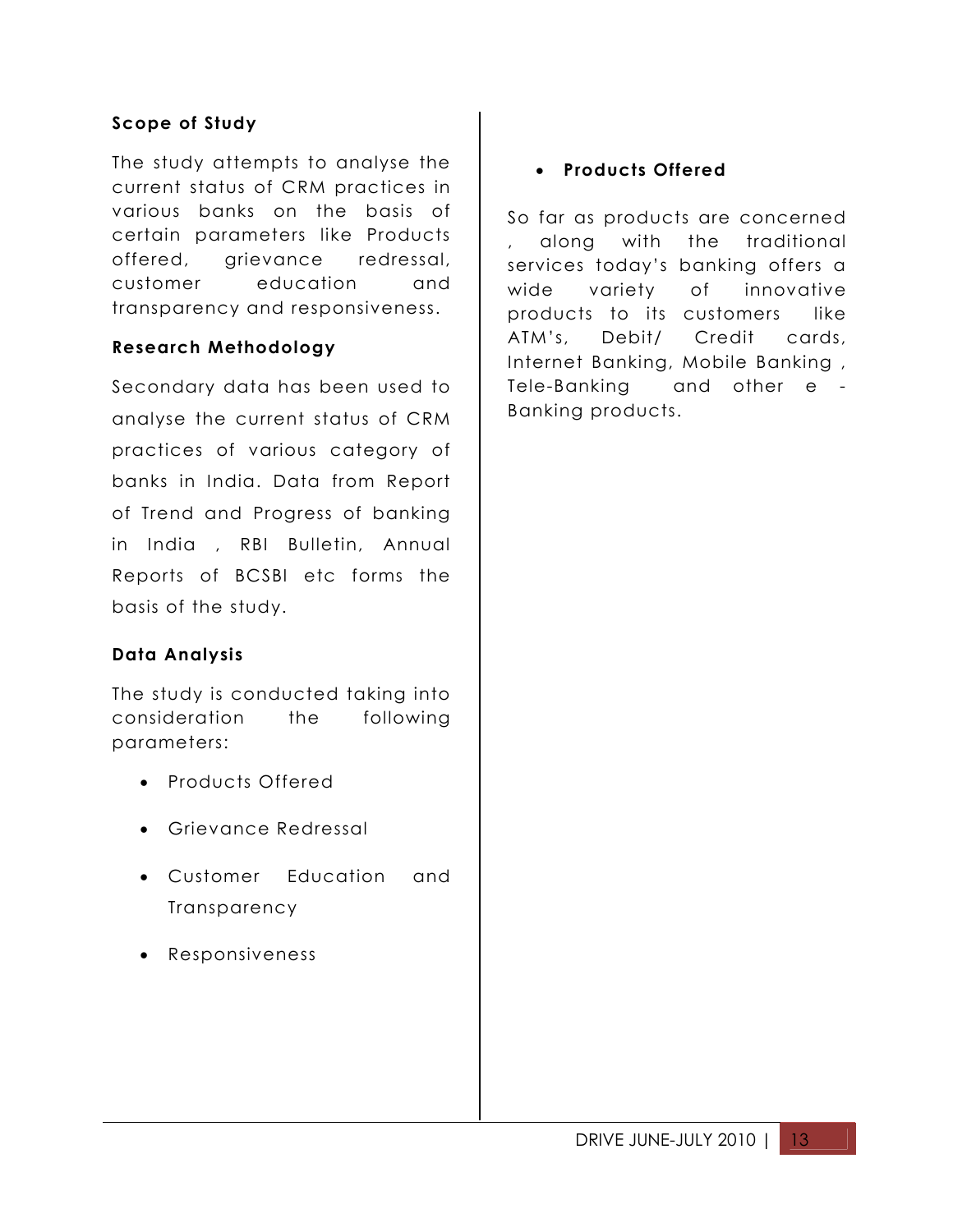#### **Table 1 The number of Branches and**

| <b>ATM's of Scheduled Commercial Banks Group-Wise</b> |
|-------------------------------------------------------|
|-------------------------------------------------------|

| <b>Bank</b><br>Group                                             | <b>Number of Branches</b> |                       |              |                   | <b>Number of ATMS</b> |                       |                        |              |                                                                     |
|------------------------------------------------------------------|---------------------------|-----------------------|--------------|-------------------|-----------------------|-----------------------|------------------------|--------------|---------------------------------------------------------------------|
|                                                                  | <b>Rural</b>              | Semi-<br><b>Urban</b> | <b>Urban</b> | Metro-<br>politan | <b>Total</b>          | $On -$<br><b>Site</b> | $Off -$<br><b>Site</b> | <b>Total</b> | $\frac{6}{6}$<br><sub>of</sub><br>Off-<br>Site to<br>total<br>ATM's |
| <b>Nationalised</b><br><b>Banks</b>                              | 13381                     | 8669                  | 8951         | 8375              | 39376                 | 10233                 | 5705                   | 15938        | 35.8                                                                |
| <b>Bank</b><br><b>State</b><br>Group                             | 5560                      | 4835                  | 3043         | 2624              | 16062                 | 7146                  | 4193                   | 11339        | 37                                                                  |
| <b>Old Private</b><br><b>Sector</b><br><b>Banks</b>              | 842                       | 1554                  | 1344         | 933               | 4673                  | 1830                  | 844                    | 2674         | 31.6                                                                |
| <b>New Private</b><br><b>Sector</b><br><b>Banks</b>              | 271                       | 1084                  | 1371         | 1478              | 4204                  | 5166                  | 7480                   | 12646        | 59.2                                                                |
| Foreign<br><b>Banks</b>                                          | 04                        | 04                    | 52           | 233               | 293                   | 270                   | 784                    | 1054         | 74.4                                                                |
| <b>Total</b>                                                     | 20058                     | 16146                 | 14761        | 13643             | 64608                 | 24645                 | 19006                  | 43651        | 43.5                                                                |
| Source: Report on Trend and Progress of Banking in India 2008-09 |                           |                       |              |                   |                       |                       |                        |              |                                                                     |

Table 1 shows that Nationalised banks are far ahead of their counterparts so far as number of branches in rural areas are concerned. The New generation Private banks and Foreign Banks reach their customers more through ATM's than their branches. Their efforts to reach their customers with innovative products and services is evident from the high percentage of their off-site ATM's to On-Site ones.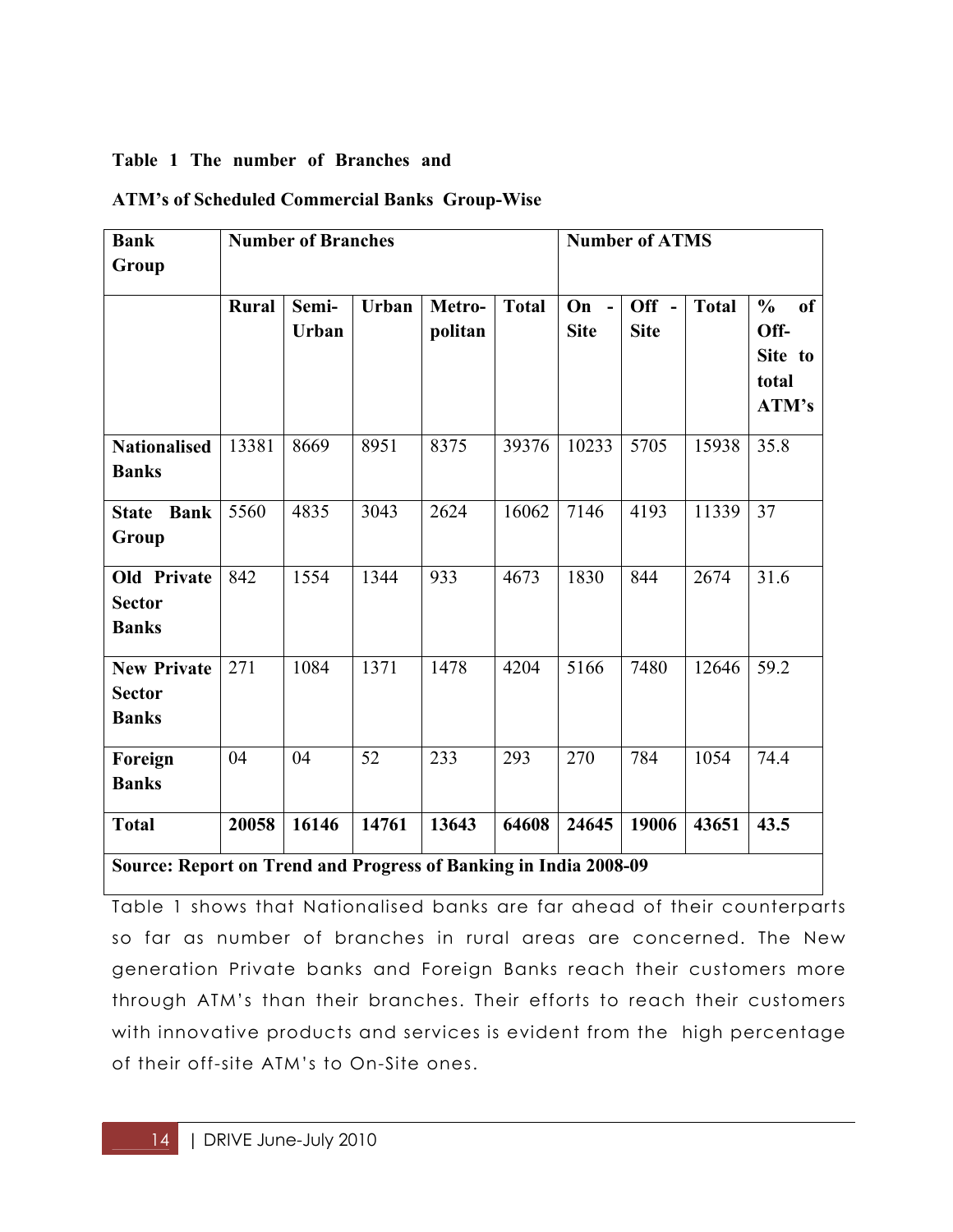#### **Grievance Redressal**

Prompt Grievance redressal is of paramount importance in Customer Relationship Management. There is no second chance to create a first impression so banks need to be extremely careful especially in the first instance .

#### **Table 2 Profile of Complaints**

| <b>Nature of Complaints</b>                 | 2007-08        | 2008-09        |
|---------------------------------------------|----------------|----------------|
| <b>Deposit Accounts</b>                     | 55             | 111            |
| <b>Credit / Debit cards</b>                 | 109            | 205            |
| <b>Pensions</b>                             | $\overline{2}$ | $\overline{7}$ |
| <b>Tariff Schedules and Service Charges</b> | 23             | 18             |
| <b>Cheque collection / Clearing Cycle</b>   | 22             | 21             |
| <b>Foreign Exchange Services</b>            | $\overline{4}$ | $\overline{4}$ |
| <b>ATM</b> – related Services               | $\overline{2}$ | 5              |
| <b>Compensation policy</b>                  | $\blacksquare$ | $\blacksquare$ |
| <b>Unsolicited Telemarketing</b>            | 5              | $\blacksquare$ |
| <b>Loans and Advances</b>                   | 59             | 132            |
| <b>Grievance Redressal Mechanism</b>        | 17             | 21             |
| <b>Miscellaneous</b>                        | 38             | 47             |
| <b>Total</b>                                | 336            | 571            |

**Source : The Banking Codes and Standards Board of India Annual Report 2007-08 & 2008-09**

Table 2 indicates a comparative view of the nature of the complaints received by BCSBI during the year 2007-08 and 2008-09. It is evident that during the year 2008-09 BCSBI received 571 complaints as against 336 in2007-08 indicating 69.94% increase which is quite alarming.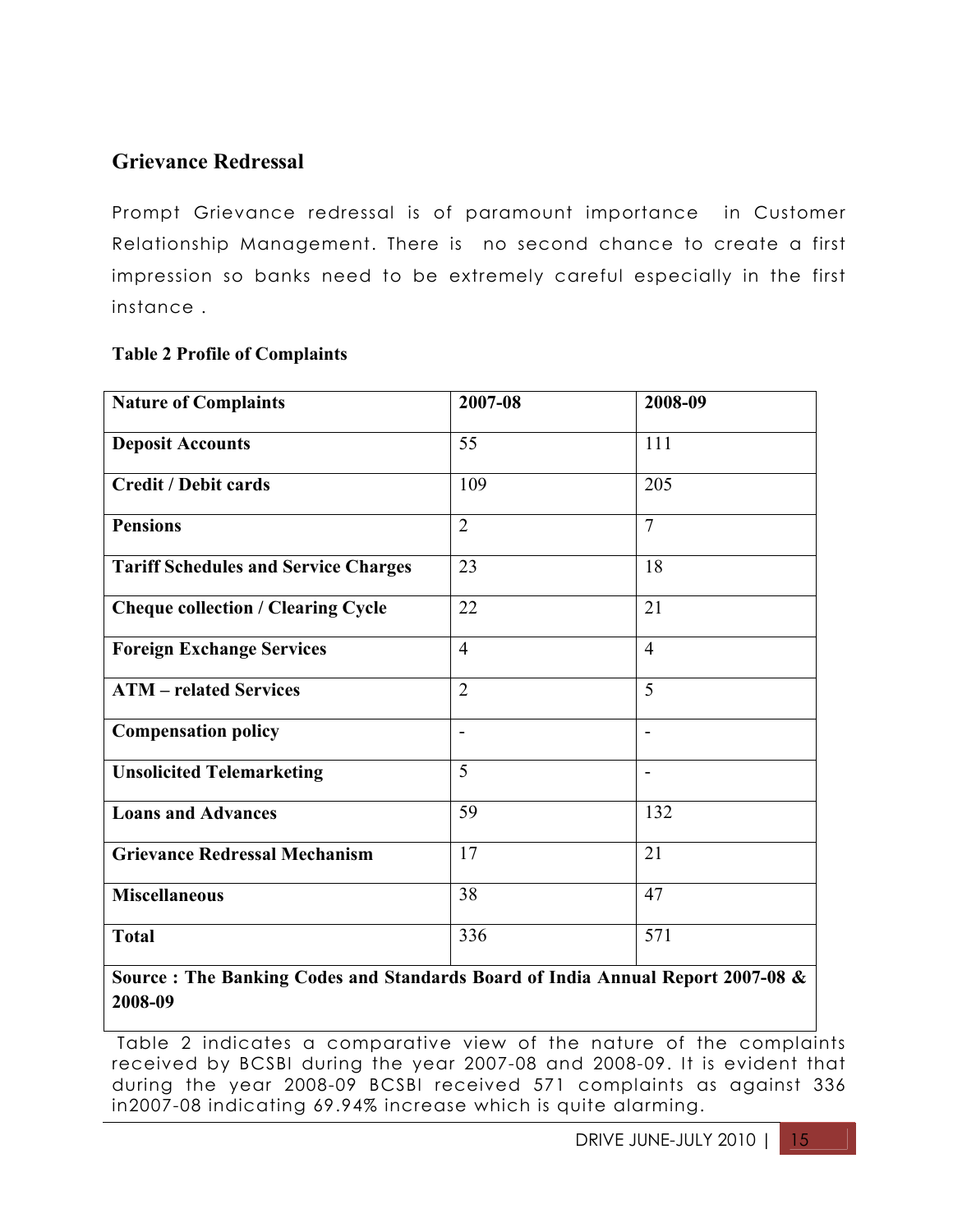#### **Graph 1 Complaints acknowledged by branches-**



 **Bank group wise position2008-09**

**Graph 1** indicates that Foreign banks take a lead position with 100% acknowledgement of customer complaints followed by New Private Sector Banks , Old Private Sector Banks , Other Banks and Public Sector Banks respectively.

#### **Customer Education and Transparency**

BCSBI sets the minimum standards of customer service with reliability, transparency and accountability. It outlines how banks should deal with their customers and what customers should reasonably expect from their banks.

**Graph 2** Status of branches displaying information about availability of BCSBI code 2008-09



Graph 2 indicates that Foreign Banks have performed better than their counterparts in terms of educating the customers regarding BCSBI code .Public Sector Bank's have scored lowest on this parameter.

#### **Responsiveness**

Banks no longer can afford to be merely reactive in the times of cut throat competition. They need to be proctive in their approach with regard to customer handling.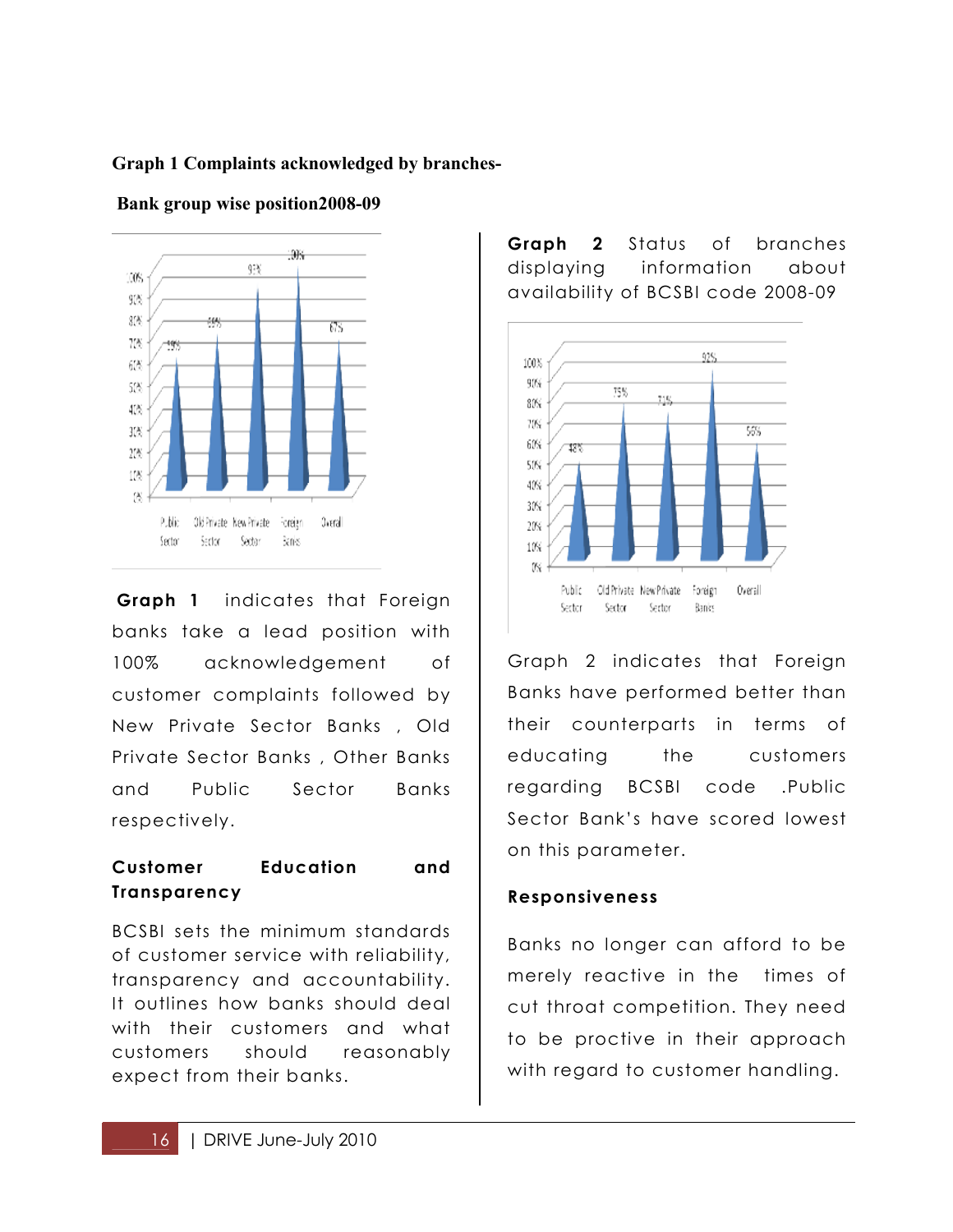Graph 3 Group-wise position of the banks paying compensation without waiting for demand from the customers2008-09



Graph 3 shows that Old Private Sector Banks follow a pro-active approach so far as payment of compensation to the customers is concerned. Foreign Banks ,Public Sector Banks and other banks being the followers.

#### **Findings and Suggestions**

A survey was conducted by FICCI to find out key factors that convert a satisfied customer into a loyal customer and the findings

are presented in the form of graph below:-

**Graph4 Key factors that convert a satisfied customer into a loyal customer** 



As it is evident from the Graph 4 that out of total respondent banks , 40% felt that superior banking services are one of the essential factors and the same was rated high by the customers. 35% of the respondent banks said that it is personal touch in the customer dealings that has helped them in retaining customersfollowed by other factors viz customer security,customised products and product innovation respectively.

Following factors can going a long way in building long term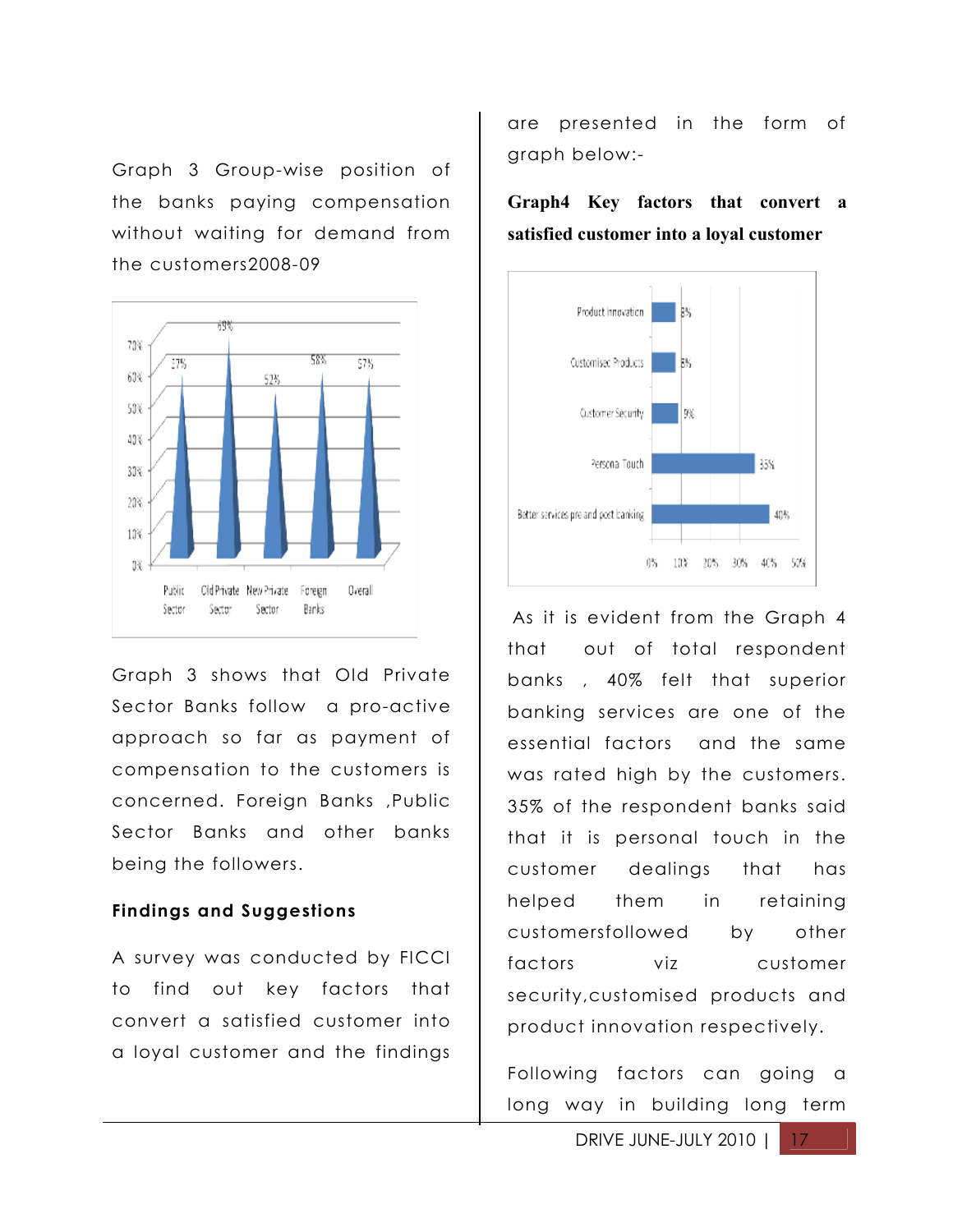relationship with customer and maxmising their lifetime value:

1.Extensive Research and Development

 Research work needs to be undertaken to understand needs and expectations of customers by the banks so as to determine the key components of service quality.

#### 2. Avoiding Process Bottlenecks

Public Sector Banks should try to eliminate procedural bottlenecks especially in the areas of cash payment and receipt at the counter, updating the passbook and quick statement service , early decisions on credit applications and patient listening to the complaints.

#### 3. Addresing the grass root issues

Banks must focus on both technological advancements and on human relation management.Rather than looking out for an effective complaint redressal system , banks must focus on minimizing complaints itself.

#### 4.Customised Product

Banks must develop systems and products that are customer friendly, responsive , flexible and reliable.Banks must come up with different products for different categories of customers keeping in mind the rural , urban and metro-politan customer mindsets.

#### 5.Employee Empowerment

Employees should be provided more autonomy through information sharing so as to enable them to handle the customers in a better way and solve their grievances without any delay.

6. Integrated Marketing Approach

Employee satisfaction is directly proportional to the growth of the organization. The employee at the counter is the representative of bank for the customer and hence employee should be educated and encouraged to serve the customers better.Any negative behaviour may lead to a bad name about the bank resulting in heavy outflow of accounts.It is to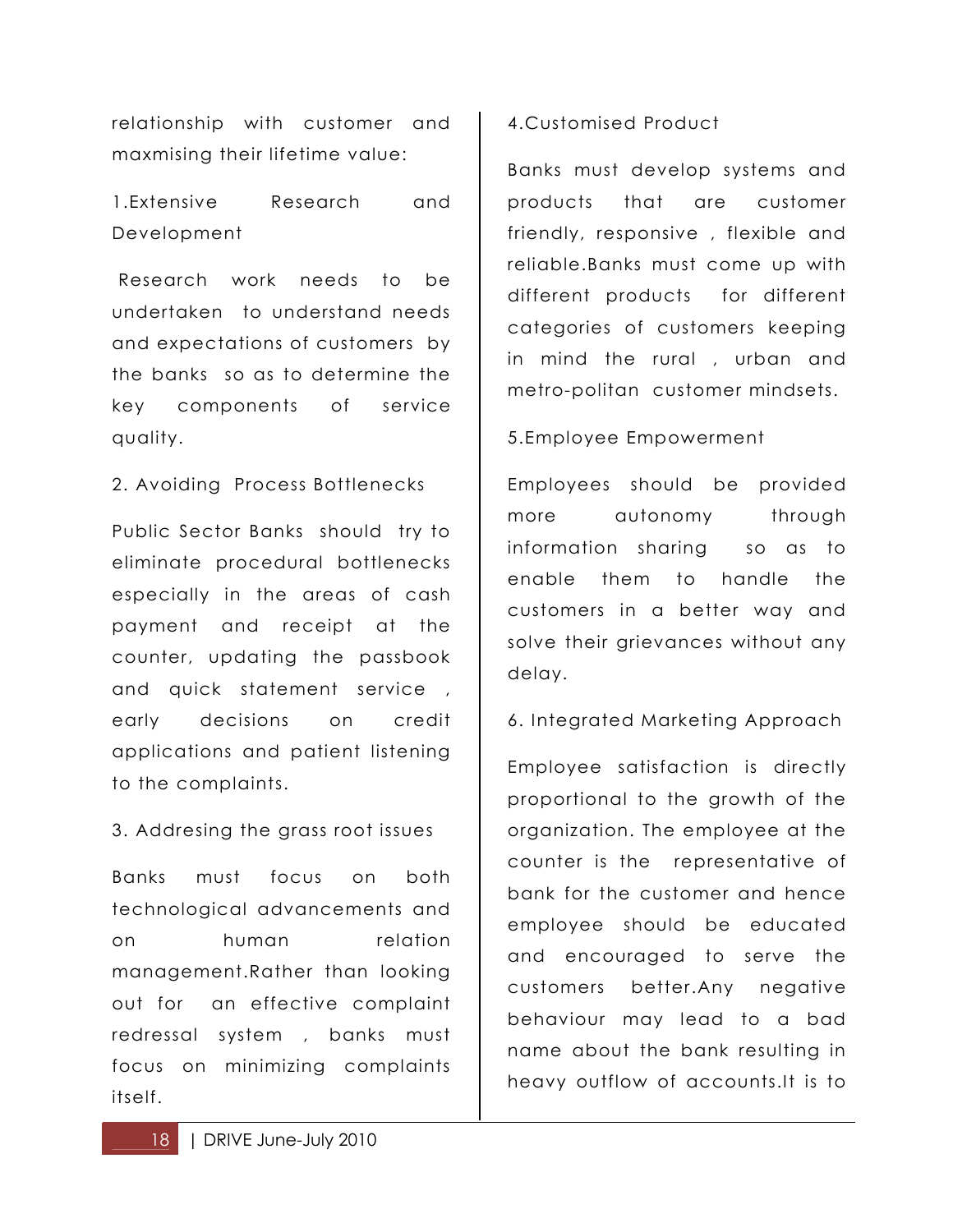be understood that marketing isn't the task of marleting department alone.

7. Opportunities in Customer **Complaints** 

Customer's complaints also bring in opportunities By listening to the customer's complaints, the organization comes to know its weaknesses and gets an opportunity to take the same as a wake - up call.

#### 8. HR Factors

New skills to be developed in HRD , rewards and punishments linked to the productivity , fast track career progression for performers , emphasis on Total Quality Mangement , Training and Talent Spotting .

#### **Conclusion**

In today's competitive business environment, attracting, nurturing and retaining customers is really a tall order. It is often advocated that an IT- enabled Customer Relationship Management would provide the answer but CRM is not just a routine task. Today's

customers are smarter , more demanding, less forgiving and are approached by many competitors with equal or better offers . Banks have to understand that merely acquiring customers is not sufficient. The challenge is to retain the customers because there is a direct link between customer retention and profitability of the bank.

Today's customers are becoming harder to please. Customers are said to be asset for the business hence all should be done for their retention. Now days the challenge is not to produce satisfied customers but to produce delighted and loyal customers. Too many companies suffer from customer churn i.e. high customer defection. Various strategies such as measuring customer life time value, efficient complaint management system and service recovery strategies can be really helpful in retaining customer.

#### **Mr. Vikas Trivedi Faculty,C.Z. PATEL COLLEGE & Ms. Vaishali Trivedi Faculty,SEMCOM.**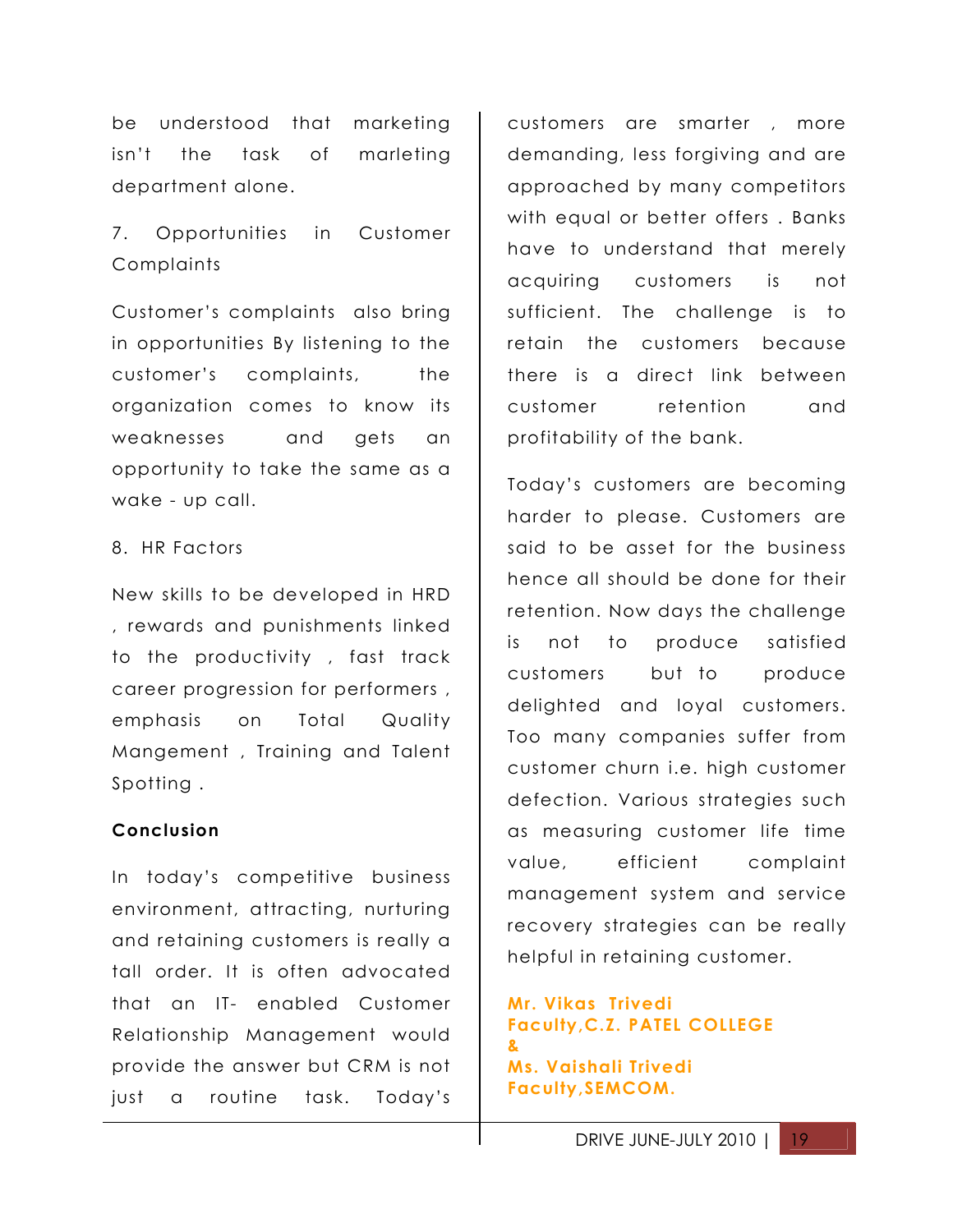# **My Voice: Dare to think different and be different**

We are living in the age of globalization and intensified competition. This is the age where no individual or institution can take things for granted. Each individual and organization has to strive for perfection and efficiency to ensure its survival, growth and success. Markets are flooded with different varieties and range of products and brands. The products can be bought from corner grocery store as well as mall. The service sector is also experiencing severe competition. This is the age where consumer is spoiled with choice and marketers have to struggle to create unique image for their product or brand.

It is a human nature that they are always receptive to novel experience and they have more curiosity for something which is new and unknown. In the age where almost every thing resembles every other thing it is imperative for marketers to dare to be different by offering a market offering which is unmatched by the competitors. Brands have no meaning if they cannot gain consumer preference leading to consumer loyalty. Innovation and Creativity are going to be the key words for market success. The business firms

and service industry has to come up with market offerings which beats global standards. Total quality management will be expected from each and every employee working in the business organization, or any other institution like government, schools, university, hospitals or bureaucracy. Darwin's principle of Survival of fittest has now become the success mantra for business firms and other institutions in the age of globalization.

**Sunil V. Chaudhary**

**Lecturer** 

**SEMCOM V.V.Nagar**